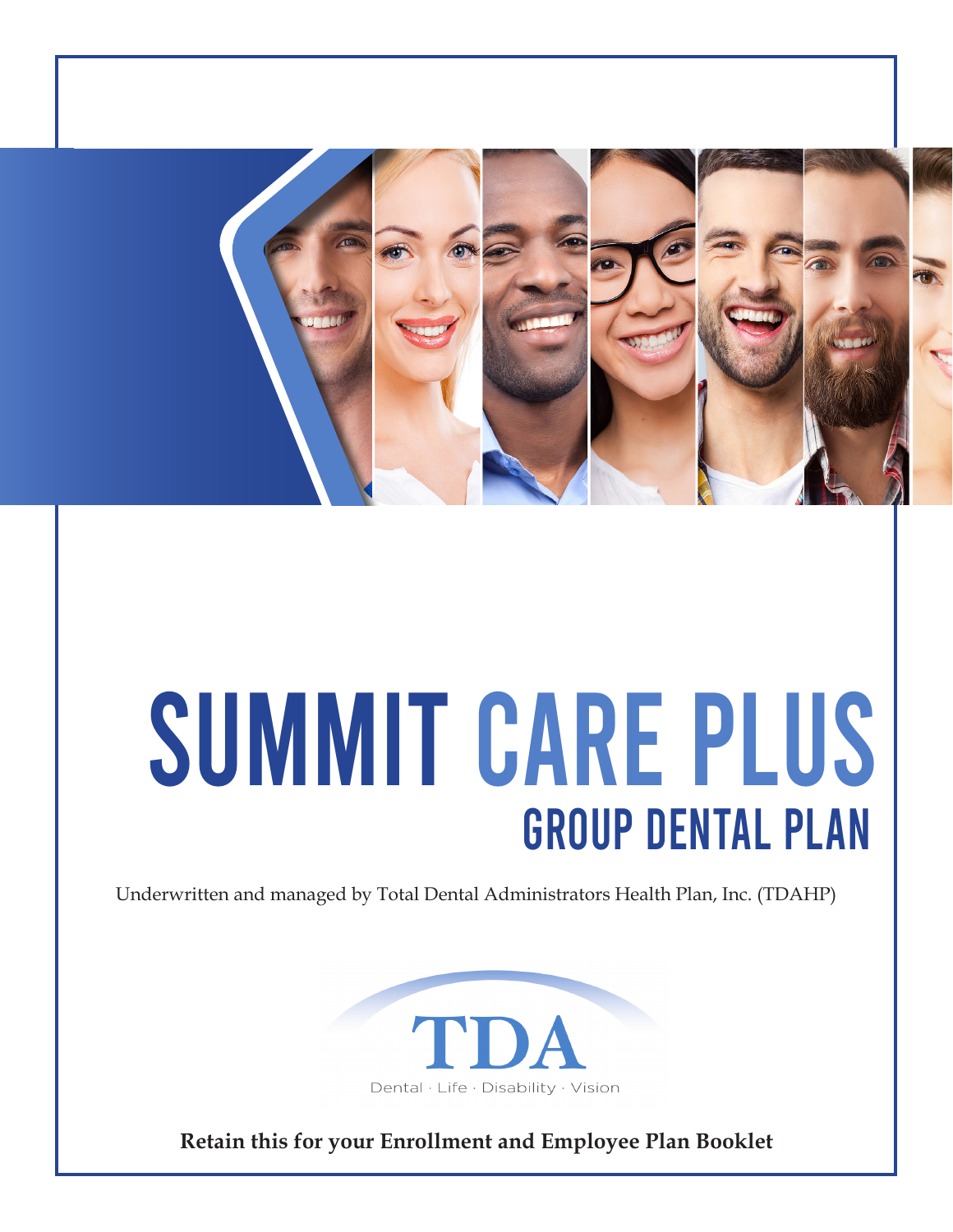#### **Total Dental Administrators Health Plan, Inc. (TDAHP) is a comprehensive Prepaid Dental Plan, which has contracted with established private practicing dentists to provide you convenient, affordable and quality dental care.**

#### **DENTAL PLAN INFORMATION**

This Employee Plan Summary explains the Benefits, Limitations, Exclusions, provisions and conditions of your Coverage through the Group Agreement your organization has with TDAHP. Please read this document with care so that you will have a full understanding of the Plan and what it could mean to you and your family. This document is void and of no effect if you are not entitled to or have ceased to be entitled to the dental coverage

|              |                       |               | <b>INDEX</b>                            |               |                                   |
|--------------|-----------------------|---------------|-----------------------------------------|---------------|-----------------------------------|
| Section I:   | Eligibility           | Section VII:  | Plan Dentists                           | Section XIII: | Termination                       |
| Section II:  | Schedule of Benefits  | Section VIII: | <b>Emergency Care</b>                   | Section XIV:  | <b>Dental Records</b>             |
| Section III: | Co-Payments           | Section IX:   | Appointments                            | Section XV:   | <b>Customer Service Inquiries</b> |
| Section IV:  | Specialty Care        | Section X:    | <b>Identification Cards</b>             | Section XVI:  | Grievance/Appeal                  |
| Section V:   | <b>Extended Care</b>  | Section XI:   | Workers Comp.                           | Section XVII: | Formal Grievance/Appeal           |
| Section VI:  | <b>Effective Date</b> | Section XII:  | Continuation of Coverage Section XVIII: |               | Exclusions                        |

#### Section I: Eligiblity **SECTION I: Eligibility**

#### **HOW TO ENROLL**

- 1. Complete the enrollment form. Include information about your spouse and/or child(ren) if you are applying for dependent coverage.
- 2. Select the general dental office you and your dependents wish to use from the Participating Provider Directory located on our website. Each participating dental office listed in the directory has a dental office code number listed to the left of the dental office. Be sure to use the code number to identify your selection on the enrollment form. You may find a list of DHMO providers at TDAdental.com.
- 3. If employee contributions are required, premium payment is made by payroll deduction. Return your enrollment form in to your employer's personnel office or benefits department for processing.

#### **I. ELIGIBILITY**

- A. You are eligible if you are an employee, working within an eligible class.
- B. Eligible dependents include your spouse and your child(ren), who are dependent on you for their support, through the last day of the month in which they turn age 26; Newborn and adopted children are covered from the first day of the month following birth or date of placement; Children for whom a court order of support applies.
- C. The date of eligibility is determined by your organization. Newborn children are covered the first day of the month following the date of birth and legally adopted children, foster children, and stepchildren are covered the first day of the month following placement, as long as TDAHP is notified within thirty (30) days and any prepayment fee is paid within that period. Check with your employer organization if you have any questions about when coverage begins.
- D. Dependents of an enrollee who are in active military service are not eligible for coverage under the plan.

The eligibility of all covered persons, for the purpose of receiving benefits under the plan, shall, at all times, be contingent upon the applicable monthly premium payment having been made for such covered persons by the group on a current basis.

For more information please contact us at:

**Total Dental Administrators Health Plan, Inc.** 2800 North 44th St., Suite #500 Phoenix, AZ 85008 www.TDAdental.com

Local: (602) 266-1995 Toll Free: 1 (888) 422-1995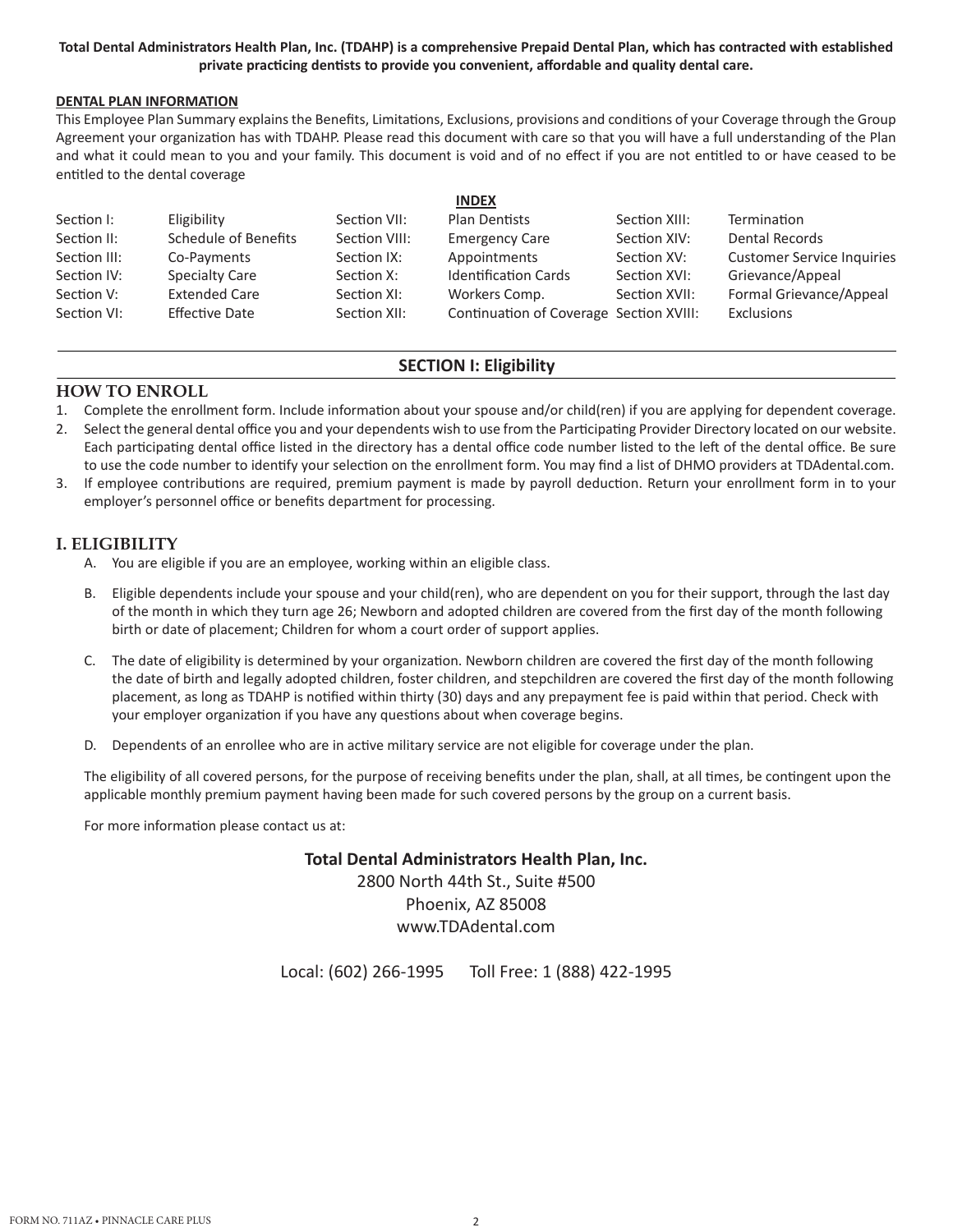## **SECTION II. SCHEDULE OF BENEFITS SUMMIT CARE PLUS**

# **ADA CODE Procedure Description Copayment**

| <b>Diagnostic</b> |                                                                       |       |
|-------------------|-----------------------------------------------------------------------|-------|
| D0120             | Periodic oral evaluation (2 every 12 months)                          | N/C   |
| D0120             | Periodic oral evaluation (additional)                                 | \$15  |
| D0140             | Limited oral evaluation (problem focused)                             | \$15  |
| D0145             | Oral exam for patient under 3 years of age                            | N/C   |
| D0150             | Comprehensive oral exam (2 every 12 months)                           | N/C   |
| D0150             | Comprehensive oral exam (additional)                                  | \$21  |
| D0180             | Comprehensive periodontal evaluation (2 every 12 months)              | N/C   |
| D0210             | Intraoral - complete including bitewing x-ray (1 every 5 year period) | \$5   |
| D0220             | Single periapical x-ray                                               | N/C   |
| D0230             | Periapical x-ray: each additional x-ray                               | N/C   |
| D0270             | Bitewing x-ray: single & 2 films (2 every 12 months)                  | N/C   |
| D0272             | Bitewing x-rays 2 films (additional)                                  | \$12  |
| D0273             | Bitewing x-rays 3 films (2 every 12 months)                           | N/C   |
| D0274             | Bitewing x-rays 4 films (2 every 12 months)                           | N/C   |
| D0274             | Bitewing x-rays 4 films (additional)                                  | \$21  |
| D0277             | Vertical bitewing x-rays (2 every 12 months)                          | N/C   |
| D0330             | Panoramic film incl. bitewing x-rays (1 every 5 years)                | \$5   |
| D0470             | Diagnostic casts                                                      | N/C   |
| D9310             | Consultation                                                          | N/C   |
| D9430             | Office visit                                                          | N/C   |
| <b>Preventive</b> |                                                                       |       |
| D1110             | Prophylaxis adult (2 every 12 months)                                 | N/C   |
| D1110             | Prophylaxis adult (additional)                                        | \$39  |
| D1120             | Prophylaxis child (2 every 12 months)                                 | N/C   |
| D1120             | Prophylaxis child (additional)                                        | \$27  |
| D1206             | Fluoride treatment (once in 12 month period to age 15)                | N/C   |
| D1310             | Dietary planning                                                      | N/C   |
| D1330             | Preventative dental education, home care                              | N/C   |
| D1351             | Sealant per tooth                                                     | \$15  |
| D1510             | Space maintainer - fixed unilateral                                   | \$175 |
| D1515             | Space maintainer- fixed bilateral                                     | \$180 |
| D1520             | Space maintainer - removable unilateral                               | \$175 |
| D1525             | Space maintainer - removable bilateral                                | \$200 |
| D1550             | Recement space maintainer                                             | \$20  |
| Restorative       |                                                                       |       |
| D2140             | Amalgam - 1 surface, permanent                                        | \$13  |
| D2150             | Amalgam - 2 surfaces, primary or permanent                            | \$24  |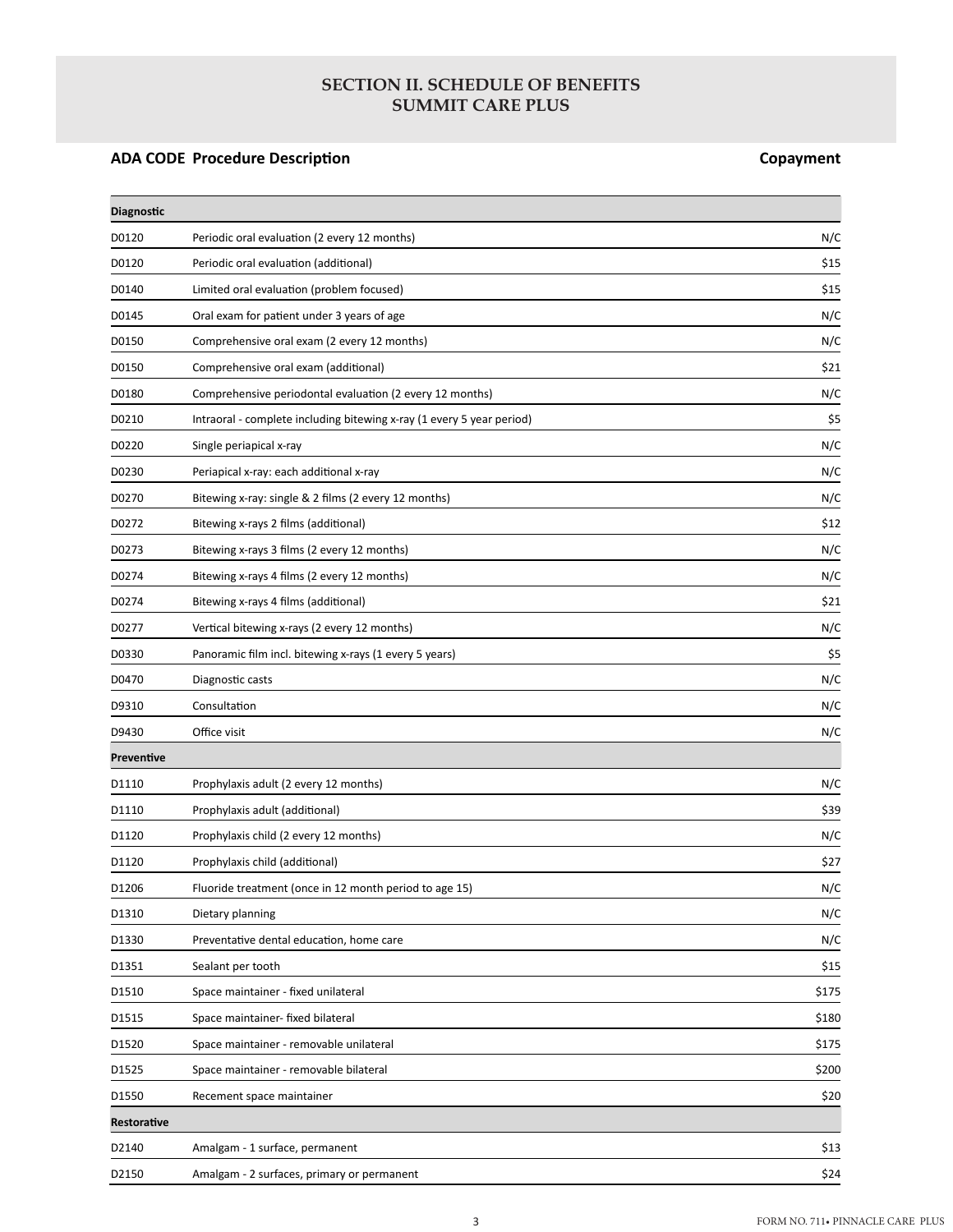| D2160         | Amalgam - 3 surfaces, primary or permanent                                                       | \$30         |
|---------------|--------------------------------------------------------------------------------------------------|--------------|
| D2161         | Amalgam - 4 or more surfaces, primary or permanent                                               | \$35         |
| D2330         | Resin - 1 surface anterior                                                                       | \$29         |
| D2331         | Resin - 2 surfaces anterior                                                                      | \$40         |
| D2332         | Resin - 3 surfaces anterior                                                                      | \$56         |
| D2335         | Resin - 4 or more surfaces anterior                                                              | \$72         |
| D2391         | Resin - 1 surface posterior                                                                      | \$45         |
| D2392         | Resin - 2 surface posterior                                                                      | \$65         |
| D2393         | Resin - 3 surface posterior                                                                      | \$75         |
| D2394         | Resin - 4 or more surfaces posterior                                                             | \$80         |
| D2510-30      | Inlay metallic 1-4 surfaces                                                                      | 20% Discount |
| D2542-44      | Onlay metallic 2-4 or more surfaces                                                              | 20% Discount |
| D2710         | Acrylic (plastic) crown - lab processed                                                          | \$195        |
| D2720-22      | Acrylic with metal crown                                                                         | \$425        |
| D2740         | Crown - porcelain/ceramic                                                                        | \$495        |
| D2750-52      | Porcelain with metal crown                                                                       | \$495        |
| D2780-82      | 3/4 metal crown                                                                                  | \$495        |
| D2783         | 3/4 ceramic crown                                                                                | \$495        |
| D2790-92      | Full crown                                                                                       | \$495        |
| D2910-20      | Recement crown, inlay, facing only                                                               | \$35         |
| D2930         | Stainless steel crown primary tooth                                                              | \$125        |
| D2932         | Prefabricated resin crown                                                                        | \$175        |
| D2933         | Prefabricated stainless resin crown                                                              | \$120        |
| D2940         | Sedative filling                                                                                 | \$35         |
| D2950         | Crown buildup, including any pins                                                                | \$80         |
| D2951         | Pin retention per tooth                                                                          | \$20         |
| D2952         | Cast post and core                                                                               | \$135        |
| D2954         | Prefabricated post and core                                                                      | \$135        |
| D2960         | Labial veneer laminate - chairside                                                               | \$295        |
| D2980         | Temporary crown (fractured tooth)                                                                | \$85         |
| Endodontics** |                                                                                                  |              |
|               | Treatment from a plan specialist MUST be pre-approved by the plan PRIOR to any services rendered |              |
| D3110         | Pulp capping/direct                                                                              | \$20         |
| D3120         | Pulp capping/indirect                                                                            | \$20         |
| D3220         | Therapeutic pulpotomy                                                                            | \$60         |
| D3310         | Root canal therapy - anterior                                                                    | \$195        |
| D3320         | Endodontic therapy, premolar tooth (excluding final restoration)                                 | \$275        |
| D3330         | Endodontic therapy, molar tooth (excluding final restoration)                                    | \$399        |
| D3346-48      | Retreat previous RCT (anterior, premolar, molar)                                                 | 20% Discount |
| D3351-53      | Apexification/Recalcification (Initial, interim, final)                                          | 20% Discount |
| D3410         | Apicoectomy per tooth (anterior only)                                                            | \$290        |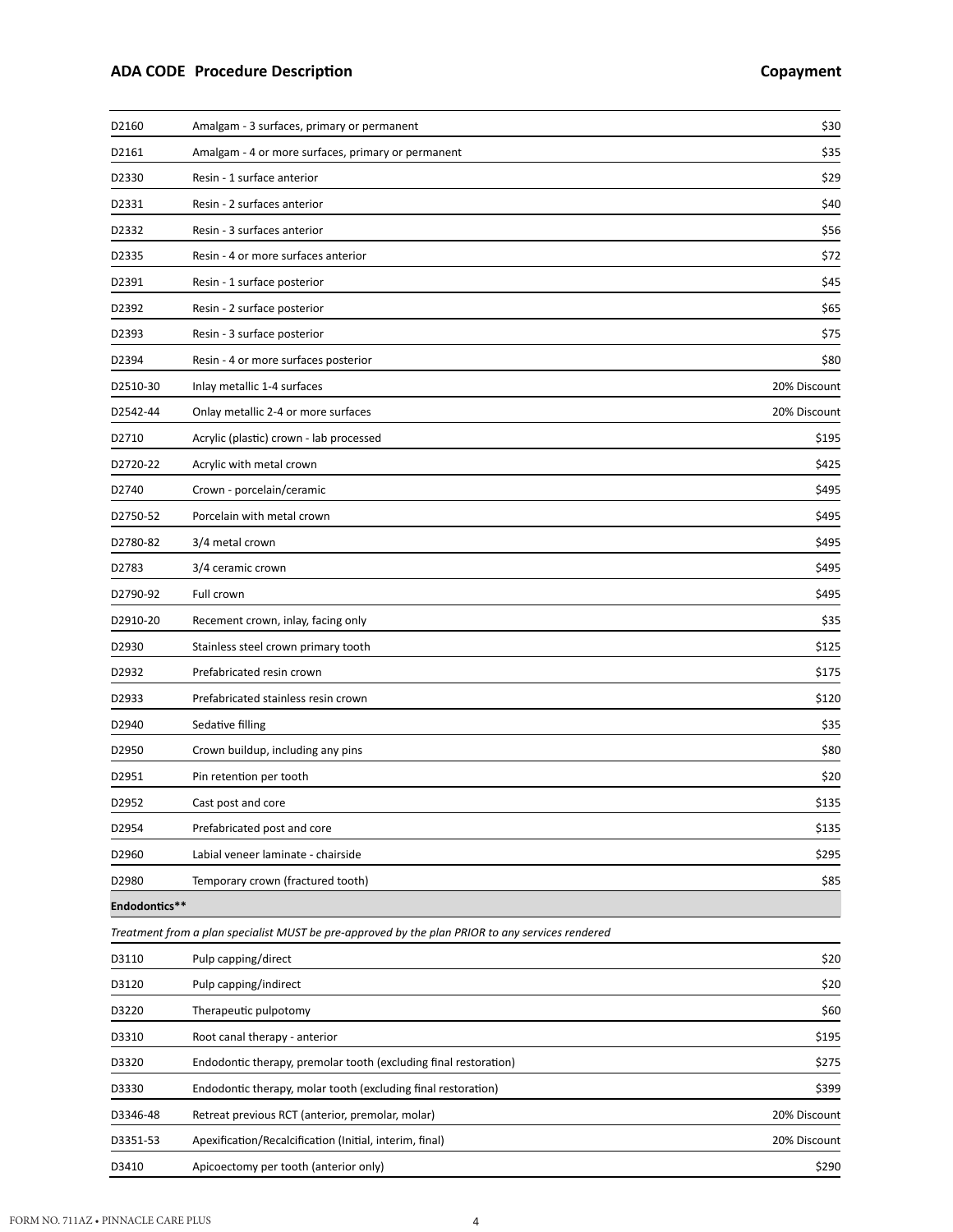# **ADA CODE Procedure Description Copayment**

| \$395<br>D3425<br>Apicoectomy per tooth (molar)<br>\$190<br>Apicoectomy per tooth (each additional)<br>D3426<br>\$50<br>D3430<br>Retro fill per tooth<br>D3450<br>\$95<br>Root amputation<br>\$90<br>D3920<br>Hemisection<br>Periodontics**<br>Treatment from a plan specialist MUST be pre-approved by the plan PRIOR to any services rendered<br>\$225<br>D4210<br>Gingivectomy or gingivoplasty/quad<br>\$96<br>D4211<br>Gingivectomy or gingivoplasty/tooth<br>D4240<br>Gingival flap procedure inc. rt. planning 4+ teeth<br>\$250<br>D4241<br>Gingival flap procedure inc. rt. planning 1-3 teeth<br>\$105<br>D4260<br>Osseous surg/quad (flap entry & closure) 4+ teeth<br>\$390<br>Osseous surg/tooth (flap entry & closure) 1-3 teeth<br>\$167<br>D4261<br>\$75<br>D4320<br>Provisional splinting - intracoronal<br>\$80<br>D4321<br>Provisional splinting - extracoronal<br>\$90<br>D4341<br>Periodontal scaling & root planing/quad 4+ teeth<br>\$46<br>Periodontal scaling & root planing/tooth 1-3 teeth<br>D4342<br>Full mouth debridement to enable comprehensive evaluation and diagnosis sub visit<br>\$50<br>D4355<br>\$75<br>D4381<br>Localized delivery of antimicrobial agents<br>\$55<br>D4910<br>Periodontal maintenance following active therapy<br><b>Removable Prosthodontics</b><br>D5110<br>Complete upper dentures (3 adj w/in 60 days)<br>\$615 |
|-------------------------------------------------------------------------------------------------------------------------------------------------------------------------------------------------------------------------------------------------------------------------------------------------------------------------------------------------------------------------------------------------------------------------------------------------------------------------------------------------------------------------------------------------------------------------------------------------------------------------------------------------------------------------------------------------------------------------------------------------------------------------------------------------------------------------------------------------------------------------------------------------------------------------------------------------------------------------------------------------------------------------------------------------------------------------------------------------------------------------------------------------------------------------------------------------------------------------------------------------------------------------------------------------------------------------------------------------------------------------------|
|                                                                                                                                                                                                                                                                                                                                                                                                                                                                                                                                                                                                                                                                                                                                                                                                                                                                                                                                                                                                                                                                                                                                                                                                                                                                                                                                                                               |
|                                                                                                                                                                                                                                                                                                                                                                                                                                                                                                                                                                                                                                                                                                                                                                                                                                                                                                                                                                                                                                                                                                                                                                                                                                                                                                                                                                               |
|                                                                                                                                                                                                                                                                                                                                                                                                                                                                                                                                                                                                                                                                                                                                                                                                                                                                                                                                                                                                                                                                                                                                                                                                                                                                                                                                                                               |
|                                                                                                                                                                                                                                                                                                                                                                                                                                                                                                                                                                                                                                                                                                                                                                                                                                                                                                                                                                                                                                                                                                                                                                                                                                                                                                                                                                               |
|                                                                                                                                                                                                                                                                                                                                                                                                                                                                                                                                                                                                                                                                                                                                                                                                                                                                                                                                                                                                                                                                                                                                                                                                                                                                                                                                                                               |
|                                                                                                                                                                                                                                                                                                                                                                                                                                                                                                                                                                                                                                                                                                                                                                                                                                                                                                                                                                                                                                                                                                                                                                                                                                                                                                                                                                               |
|                                                                                                                                                                                                                                                                                                                                                                                                                                                                                                                                                                                                                                                                                                                                                                                                                                                                                                                                                                                                                                                                                                                                                                                                                                                                                                                                                                               |
|                                                                                                                                                                                                                                                                                                                                                                                                                                                                                                                                                                                                                                                                                                                                                                                                                                                                                                                                                                                                                                                                                                                                                                                                                                                                                                                                                                               |
|                                                                                                                                                                                                                                                                                                                                                                                                                                                                                                                                                                                                                                                                                                                                                                                                                                                                                                                                                                                                                                                                                                                                                                                                                                                                                                                                                                               |
|                                                                                                                                                                                                                                                                                                                                                                                                                                                                                                                                                                                                                                                                                                                                                                                                                                                                                                                                                                                                                                                                                                                                                                                                                                                                                                                                                                               |
|                                                                                                                                                                                                                                                                                                                                                                                                                                                                                                                                                                                                                                                                                                                                                                                                                                                                                                                                                                                                                                                                                                                                                                                                                                                                                                                                                                               |
|                                                                                                                                                                                                                                                                                                                                                                                                                                                                                                                                                                                                                                                                                                                                                                                                                                                                                                                                                                                                                                                                                                                                                                                                                                                                                                                                                                               |
|                                                                                                                                                                                                                                                                                                                                                                                                                                                                                                                                                                                                                                                                                                                                                                                                                                                                                                                                                                                                                                                                                                                                                                                                                                                                                                                                                                               |
|                                                                                                                                                                                                                                                                                                                                                                                                                                                                                                                                                                                                                                                                                                                                                                                                                                                                                                                                                                                                                                                                                                                                                                                                                                                                                                                                                                               |
|                                                                                                                                                                                                                                                                                                                                                                                                                                                                                                                                                                                                                                                                                                                                                                                                                                                                                                                                                                                                                                                                                                                                                                                                                                                                                                                                                                               |
|                                                                                                                                                                                                                                                                                                                                                                                                                                                                                                                                                                                                                                                                                                                                                                                                                                                                                                                                                                                                                                                                                                                                                                                                                                                                                                                                                                               |
|                                                                                                                                                                                                                                                                                                                                                                                                                                                                                                                                                                                                                                                                                                                                                                                                                                                                                                                                                                                                                                                                                                                                                                                                                                                                                                                                                                               |
|                                                                                                                                                                                                                                                                                                                                                                                                                                                                                                                                                                                                                                                                                                                                                                                                                                                                                                                                                                                                                                                                                                                                                                                                                                                                                                                                                                               |
|                                                                                                                                                                                                                                                                                                                                                                                                                                                                                                                                                                                                                                                                                                                                                                                                                                                                                                                                                                                                                                                                                                                                                                                                                                                                                                                                                                               |
|                                                                                                                                                                                                                                                                                                                                                                                                                                                                                                                                                                                                                                                                                                                                                                                                                                                                                                                                                                                                                                                                                                                                                                                                                                                                                                                                                                               |
|                                                                                                                                                                                                                                                                                                                                                                                                                                                                                                                                                                                                                                                                                                                                                                                                                                                                                                                                                                                                                                                                                                                                                                                                                                                                                                                                                                               |
|                                                                                                                                                                                                                                                                                                                                                                                                                                                                                                                                                                                                                                                                                                                                                                                                                                                                                                                                                                                                                                                                                                                                                                                                                                                                                                                                                                               |
| D5120<br>Complete lower denture (3 adj. w/in 60 days)<br>\$615                                                                                                                                                                                                                                                                                                                                                                                                                                                                                                                                                                                                                                                                                                                                                                                                                                                                                                                                                                                                                                                                                                                                                                                                                                                                                                                |
| D5130<br>Immediate upper denture (4 adj. w/in 60 days)<br>\$640                                                                                                                                                                                                                                                                                                                                                                                                                                                                                                                                                                                                                                                                                                                                                                                                                                                                                                                                                                                                                                                                                                                                                                                                                                                                                                               |
| D5140<br>Immediate lower denture (4 adj. w/in 60 days)<br>\$640                                                                                                                                                                                                                                                                                                                                                                                                                                                                                                                                                                                                                                                                                                                                                                                                                                                                                                                                                                                                                                                                                                                                                                                                                                                                                                               |
| \$550<br>D5211/12<br>Upper or lower partial - resin base                                                                                                                                                                                                                                                                                                                                                                                                                                                                                                                                                                                                                                                                                                                                                                                                                                                                                                                                                                                                                                                                                                                                                                                                                                                                                                                      |
| Upper or lower partial - cast metal base with resin saddles (including any conventional clasps, rests &<br>\$600<br>D5213/14<br>teeth)                                                                                                                                                                                                                                                                                                                                                                                                                                                                                                                                                                                                                                                                                                                                                                                                                                                                                                                                                                                                                                                                                                                                                                                                                                        |
| D5281<br>Removable unilateral partial denture<br>\$355                                                                                                                                                                                                                                                                                                                                                                                                                                                                                                                                                                                                                                                                                                                                                                                                                                                                                                                                                                                                                                                                                                                                                                                                                                                                                                                        |
| D5410<br>Adjust complete denture - maxillary<br>\$30 Plus Lab                                                                                                                                                                                                                                                                                                                                                                                                                                                                                                                                                                                                                                                                                                                                                                                                                                                                                                                                                                                                                                                                                                                                                                                                                                                                                                                 |
| Adjust complete denture - mandibular<br>\$30 Plus Lab<br>D5411                                                                                                                                                                                                                                                                                                                                                                                                                                                                                                                                                                                                                                                                                                                                                                                                                                                                                                                                                                                                                                                                                                                                                                                                                                                                                                                |
| D5421<br>\$30 Plus Lab<br>Adjust partial denture - maxillary                                                                                                                                                                                                                                                                                                                                                                                                                                                                                                                                                                                                                                                                                                                                                                                                                                                                                                                                                                                                                                                                                                                                                                                                                                                                                                                  |
| D5422<br>\$30 Plus Lab<br>Adjust partial denture - mandibular                                                                                                                                                                                                                                                                                                                                                                                                                                                                                                                                                                                                                                                                                                                                                                                                                                                                                                                                                                                                                                                                                                                                                                                                                                                                                                                 |
| Repair broken complete denture base - mandibular<br>\$30 Plus Lab<br>D5511                                                                                                                                                                                                                                                                                                                                                                                                                                                                                                                                                                                                                                                                                                                                                                                                                                                                                                                                                                                                                                                                                                                                                                                                                                                                                                    |
| D5512<br>Repair broken complete denture base - maxillary<br>\$30 Plus Lab                                                                                                                                                                                                                                                                                                                                                                                                                                                                                                                                                                                                                                                                                                                                                                                                                                                                                                                                                                                                                                                                                                                                                                                                                                                                                                     |
| \$30 Plus Lab<br>D5520<br>Replace missing/broken teeth (compete denture base)                                                                                                                                                                                                                                                                                                                                                                                                                                                                                                                                                                                                                                                                                                                                                                                                                                                                                                                                                                                                                                                                                                                                                                                                                                                                                                 |
| D5611<br>\$30 Plus Lab<br>Repair resin denture base - mandibular                                                                                                                                                                                                                                                                                                                                                                                                                                                                                                                                                                                                                                                                                                                                                                                                                                                                                                                                                                                                                                                                                                                                                                                                                                                                                                              |
| D5612<br>\$30 Plus Lab<br>Repair resin denture base - maxillary                                                                                                                                                                                                                                                                                                                                                                                                                                                                                                                                                                                                                                                                                                                                                                                                                                                                                                                                                                                                                                                                                                                                                                                                                                                                                                               |
| D5621<br>Repair cast framework - mandibular<br>\$30 Plus Lab                                                                                                                                                                                                                                                                                                                                                                                                                                                                                                                                                                                                                                                                                                                                                                                                                                                                                                                                                                                                                                                                                                                                                                                                                                                                                                                  |
| D5622<br>Repair Cast framework - maxillary<br>\$30 Plus Lab                                                                                                                                                                                                                                                                                                                                                                                                                                                                                                                                                                                                                                                                                                                                                                                                                                                                                                                                                                                                                                                                                                                                                                                                                                                                                                                   |
| D5630<br>\$30 Plus Lab<br>Repair or replace broken clasp - per tooth                                                                                                                                                                                                                                                                                                                                                                                                                                                                                                                                                                                                                                                                                                                                                                                                                                                                                                                                                                                                                                                                                                                                                                                                                                                                                                          |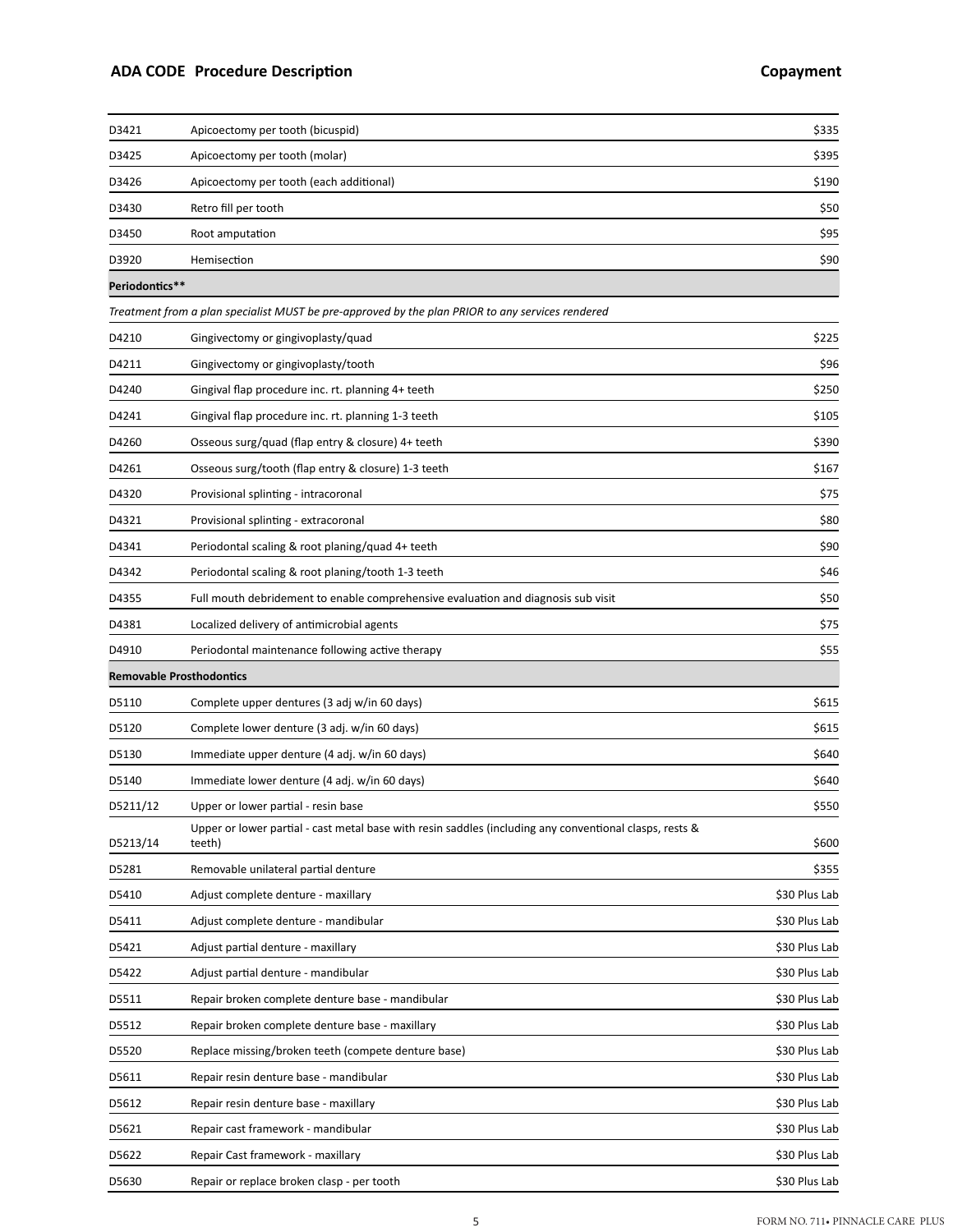# **ADA CODE Procedure Description Copayment**

| D5640                       | Replace broken teeth (per tooth)                                                                 | \$30 Plus Lab |
|-----------------------------|--------------------------------------------------------------------------------------------------|---------------|
| D5650                       | Add tooth to existing partial denture                                                            | \$30 Plus Lab |
| D5660                       | Add clasp to existing partial denture                                                            | \$30 Plus Lab |
| D5670/71                    | Replace all teeth and acrylic - cast metal                                                       | 20% Discount  |
| D5710-21                    | Rebase (upper, lower, complete or partial)                                                       | \$150         |
| D5730-41                    | Reline chairside (upper, lower, complete or partial)                                             | \$125         |
| D5750-61                    | Reline lab (upper, lower, complete or partial)                                                   | \$195         |
| D5850                       | Tissue reconditioning per denture                                                                | \$15          |
| <b>Fixed Prosthodontics</b> |                                                                                                  |               |
| D6010-95                    | Implant procedures                                                                               | 20% Discount  |
| D6100-99                    | Implant procedures continued                                                                     | 20% Discount  |
| D6210-12                    | Cast pontic                                                                                      | \$455         |
| D6240-42                    | Porcelain w/ metal pontic                                                                        | \$495         |
| D6245                       | Porcelain ceramic pontic                                                                         | \$495         |
| D6250-52                    | Acrylic pontic                                                                                   | \$495         |
| D6720-22                    | Acrylic w/ metal crown retainer                                                                  | \$280         |
| D6740                       | Porcelain ceramic crown retainer                                                                 | \$495         |
| D6750-52                    | Porcelain w/ metal crown retainer                                                                | \$495         |
| D6780-83                    | 3/4 metal crown retainer                                                                         | \$495         |
| D6790-92                    | Full metal crown retainer                                                                        | \$495         |
| D6920                       | Connector bar                                                                                    | \$90          |
| D6930                       | Recement bridge - per cemented unit                                                              | \$10          |
| D6940                       | Stress breaker, simple                                                                           | \$35          |
| D6950                       | Precision attachment                                                                             | \$260         |
| D6980                       | Bridge repair                                                                                    | \$100         |
| Oral Surgery**              |                                                                                                  |               |
|                             | Treatment from a plan specialist MUST be pre-approved by the plan PRIOR to any services rendered |               |
| D7111                       | Extraction, coronal remnants - primary tooth                                                     | \$35          |
| D7140                       | Extraction, erupted tooth or exposed roots                                                       | \$40          |
| D7210                       | Surgical extraction                                                                              | \$70          |
| D7220                       | Soft tissue impaction                                                                            | \$90          |
| D7230                       | Partial bony impaction                                                                           | \$110         |
| D7240                       | Complete bony impaction                                                                          | \$150         |
| D7250                       | Surgical root recovery                                                                           | \$75          |
| D7270                       | Tooth reimplantation & stabilization                                                             | \$140         |
| D7280                       | Surgical exposure of impacted tooth                                                              | \$135         |
| D7286                       | Biopsy of oral tissue - soft                                                                     | \$50          |
| D7310                       | Alveoloplasty/quad with extraction 1 to 3 teeth                                                  | \$85          |
| D7311                       | Alveoloplasty/quad with extraction 4 or more teeth                                               | \$85          |
| D7320                       | Alveoloplasty/quad without extraction 1 to 3 teeth                                               | \$190         |
| D7321                       | Alveoloplasty/quad without extraction 4 or more teeth                                            | \$135         |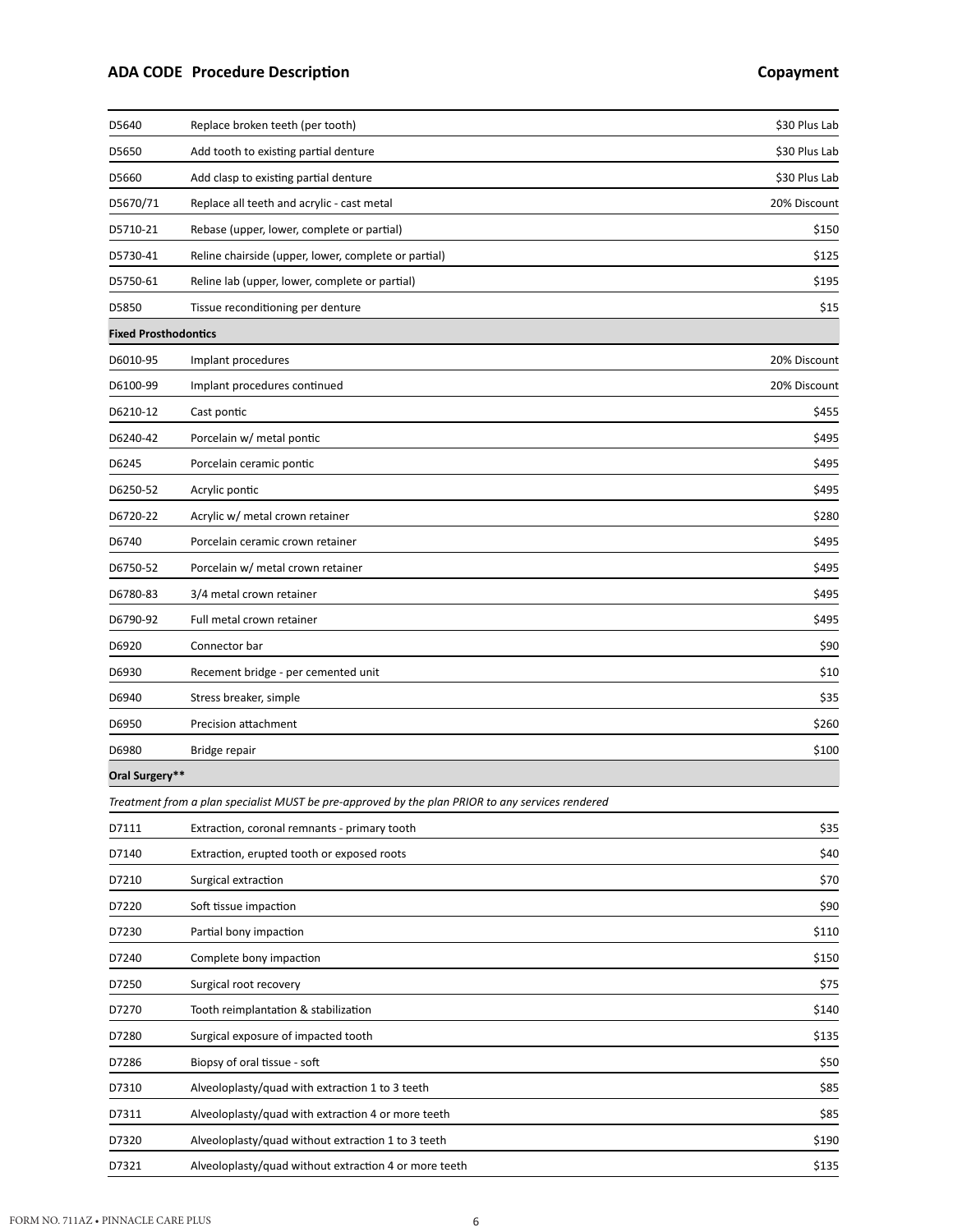#### **ADA CODE Procedure Description Copayment**

| D7471                 | Removal of exostosis - maxilla or mandible                                    | \$320           |
|-----------------------|-------------------------------------------------------------------------------|-----------------|
| D7510                 | Intra - oral I & D or abscess                                                 | \$65            |
| D7960                 | Frenectomy                                                                    | \$135           |
| <b>Orthodontics</b>   |                                                                               |                 |
| D8030                 | Limited ortho treatment (adolescent dentition)                                | \$2,900         |
| D8040                 | Limited ortho treatment (adult dentition)                                     | \$3,300         |
| D8080                 | Comprehensive ortho treatment (adolescent dentition)                          | \$4,100         |
| D8090                 | Comprehensive ortho treatment (adult dentition)                               | \$4,300         |
| D8210                 | Removable appliance therapy                                                   | \$750           |
| D8220                 | Fixed appliance therapy                                                       | \$750           |
| D8660                 | Pre-ortho treatment visit                                                     | \$75            |
| D8670                 | Periodic orthodontic TX visit                                                 | \$125           |
| D8680                 | Orthodontic retention - removal of appliance, construct and place retainer(s) | \$225           |
| D8690                 | Orthodontic TX (alter bill contract)                                          | \$125           |
| D8691                 | Repair of orthodontic appliance                                               | \$75            |
| D8692                 | Replacement of lost or broken retainer                                        | \$175           |
| D8693                 | Rebonding/recementing; and/or repair as required of fixed retainers           | \$75            |
|                       |                                                                               | 15-25% Discount |
| D8999                 | Unspecified orthodontic procedure                                             |                 |
|                       | Temporomandibular Joint Dysfunction (TMJ)                                     |                 |
|                       | <b>TMJ</b> Treatment                                                          | 15-25% Discount |
| <b>Other Services</b> |                                                                               |                 |
| D9110                 | Emergency palliative treatment                                                | \$20            |
| D9210                 | Local anesthetic                                                              | N/C             |
| D9222                 | Deep sedation/general anesthesia - first 15 minutes                           | \$105           |
| D9223                 | Deep sedation/general anesthesia - each additional 15 minutes                 | \$105           |
| D9230                 | Analgesia/Nitrous oxide                                                       | \$35            |
| D9310                 | Consultation                                                                  | N/C             |
| D9440                 | Office visit (after regular scheduled hours)                                  | \$40            |
| D9940                 | Nightguard - occlusal guard (limited to 1 in a 24 month period)               | \$200           |
| D9951                 | Occlusal adjustment - limited per visit                                       | \$40            |
| D9952                 | Occlusal adjustment - complete                                                | \$250           |
| D9972                 | Cosmetic bleaching, per arch                                                  | 15-25% Discount |
| D9973                 | Cosmetic bleaching, per tooth                                                 | 15-25% Discount |
| D9986                 | Missed/canceled appointment (without 24 hours notice)                         | \$25            |

#### **SPECIAL LIMITATIONS**

Procedure or services not listed will be provided at Usual & Customary Fees.

\* NO CHARGE for one routine cleaning (D1110/D1120) and one oral exam (D0120/D0150/D0180) once in a 6-month period. If medically necessary, additional cleanings and/or exams may be provided and charged to the patient at the listed fee.

\*\* NO CHARGE Fluoride treatment is limited to one per year or more frequently if necessary until age 15 at listed fee.

\*\*\* ENDODONTIC, PERIODONTIC & ORAL SURGERY TREATMENTS FROM A PLAN SPECIALIST MUST BE APPROVED BY THE PLAN (TDAHP) PRIOR TO ANY SER-VICES RENDERED & ONLY APPLY TO THOSE SERVICES LISTED UNDER THE SPECIALIST CATEGORY.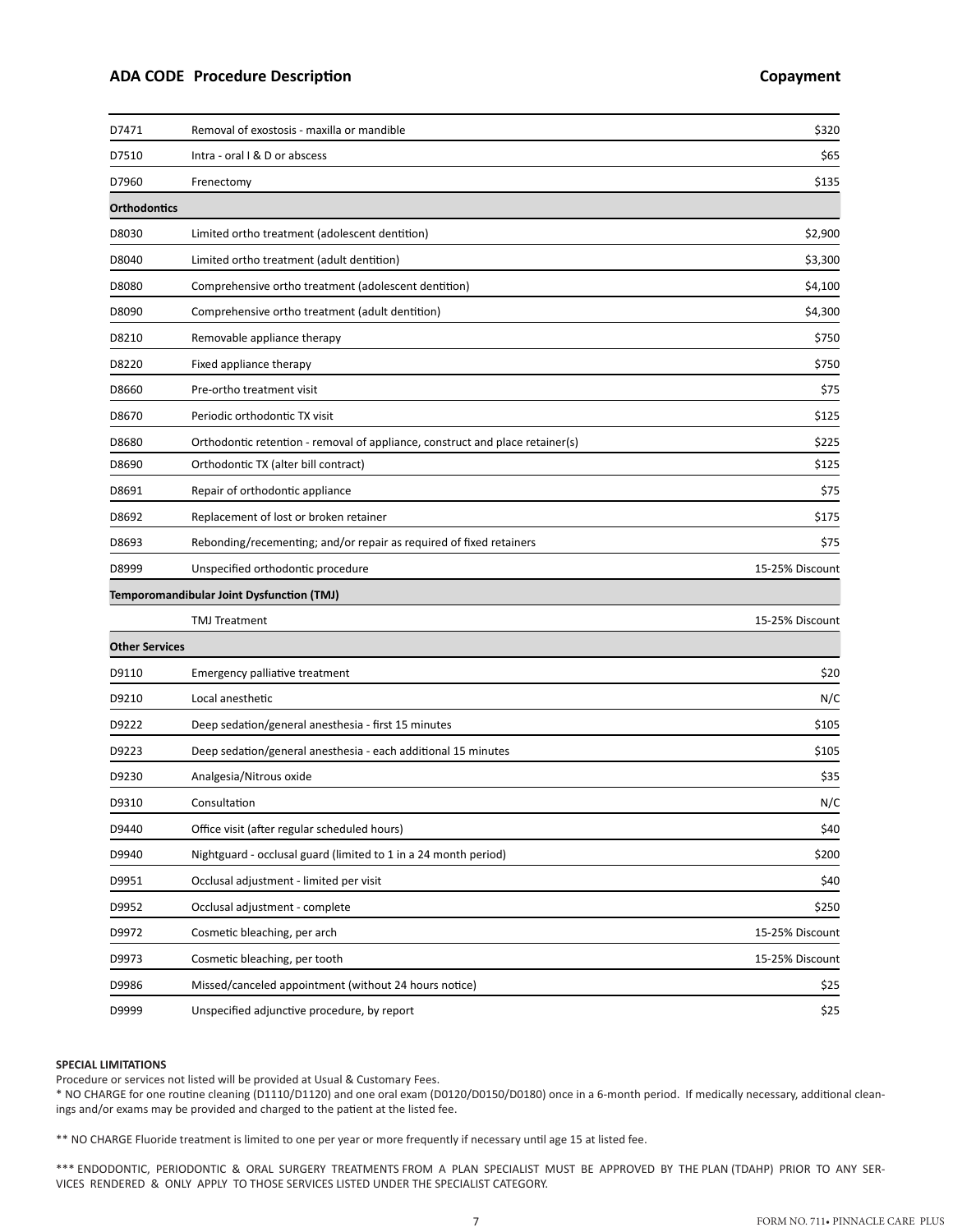# **III. COPAYMENTS**

The Co-payment amounts listed in the Schedule of Benefits and Co-Payments, contained herein are payable by you directly to the Dental Office as treatment is received.

# **IV. SPECIALTY CARE**

Sometimes your selected dentist will identify a problem that is best treated by a specialist. In this case, your dentist will refer you, where available, to a fully qualified specialist in the TDAHP Dental Network who specializes in the care you need. Eligible dental care services from a specialist are those services specifically listed under the specialist category of the Schedule of Benefits and Co-payments.

## **V. EXTENDED CARE**

Upon termination of eligibility or termination of the Group Agreement, the plan will complete any procedures started, but only the procedures in progress.

## **VI. EFFECTIVE DATE OF COVERAGE**

- A. If enrollment information is received prior to the twentieth (20th) day of the month, coverage will begin on the first day of the following month.
- B. In the event that a spouse and child(ren) are newly acquired through marriage and are to be covered by the Member's dental plan, Member must notify TDA within thirty (30) days of the marriage. If said notification is received prior to the twentieth (20th) day of the month, coverage will begin on the first day of the following month. If coverage for said spouse and child(ren) results in additional premium becoming due, coverage will begin on the first day of the month following receipt of revised premium payment agreement.
- C. In the event that a spouse and child (ren) are newly acquired through marriage and are to be covered by the Member's dental plan, Member must notify TDA in writing within thirty (30) days of the marriage. If said notification is received prior to the twentieth (20th) day of the month, coverage shall begin on the first day of the following month. Newborn natural children, adopted children and the addition of children required to be covered under a court or administrative order are automatically covered from said child's date of birth, adoption, adoption placement or court/administrative order provided you have Dependent Coverage in force. However, you must notify TDA of coverage of a natural child, adopted child or court/administrative order within sixty (60) days from the date of birth, adoption, adoption placement or court/administrative order for coverage to continue if coverage for said child results in additional premium becoming due. Family Members, who do not enroll during the initial enrollment period, cannot enroll until the next annual open enrollment period.

#### **VII. PARTICIPATING DENTAL OFFICES**

- A. Benefits Obtained from Plan Providers Except for emergency care, benefits are available only from your selected Plan Provider.
- B. List of Plan Providers You may obtain a current list of Plan Providers by calling TDA at (602) 266-1995 or toll free at 1-888-422- 1995. A current list of Plan Providers is also available at the TDA website, www.TDAdental.com.
- C. Choosing a Plan Provider -You may choose any Plan Provider from the list of Plan Providers referred to above. Upon request, the Plan, TDA, will assist you in selecting a Plan Dentist; but may not recommend any particular dentist. All covered family Members must go to the same Plan Provider. You must choose a Plan Provider at the time you enroll. You must have a Plan provider to receive benefits.
- D. Changing Plan Providers You may change Plan Providers. If you notify the Plan, in writing, by the twentieth (20th) day of the month, the change will be effective on the first of the following month. Should your Plan Provider stop participation, the Plan reserves the right temporarily to transfer you to another Plan Provider until you inform us of your new provider selection.
- E. All Plan Providers (Dentists) furnishing services to a Member do so as independent contractors. TDA shall not be liable for any claim or demand for damages arising out of or in any manner connected with any injuries suffered by a Member while receiving dental services.

All Plan Providers (Dentists) furnishing services to a Member do so as independent contractors. TDAHP shall not be liable for any claim or demand for damages arising out of or in any manner connected with any injuries suffered by a Member while receiving dental services.

#### **VIII. EMERGENCY CARE**

- A. If you are less than fifty (50) miles from your general dentist, you should always attempt to obtain emergency care from your general dentist FIRST.
- B. If you are seeking emergency care during normal business hours and your selected general dentist is not accessible, you should contact the plan for assistance at (602) 266-1995 or 1 (888) 422-1995.
- C. If your general dentist is not accessible and you have made a reasonable attempt to contact the plan for assistance or you are more than fifty (50) miles from your general dentist, then you should seek emergency dental care for the relief of pain, bleeding or swelling from any licensed dentist. Under such circumstances, the plan will pay up to a maximum of \$50.00 per contract year per person. A written itemized statement for these services must be presented to TDAHP for reimbursement. If it is necessary to have additional treatment, it must be done by your general dentist.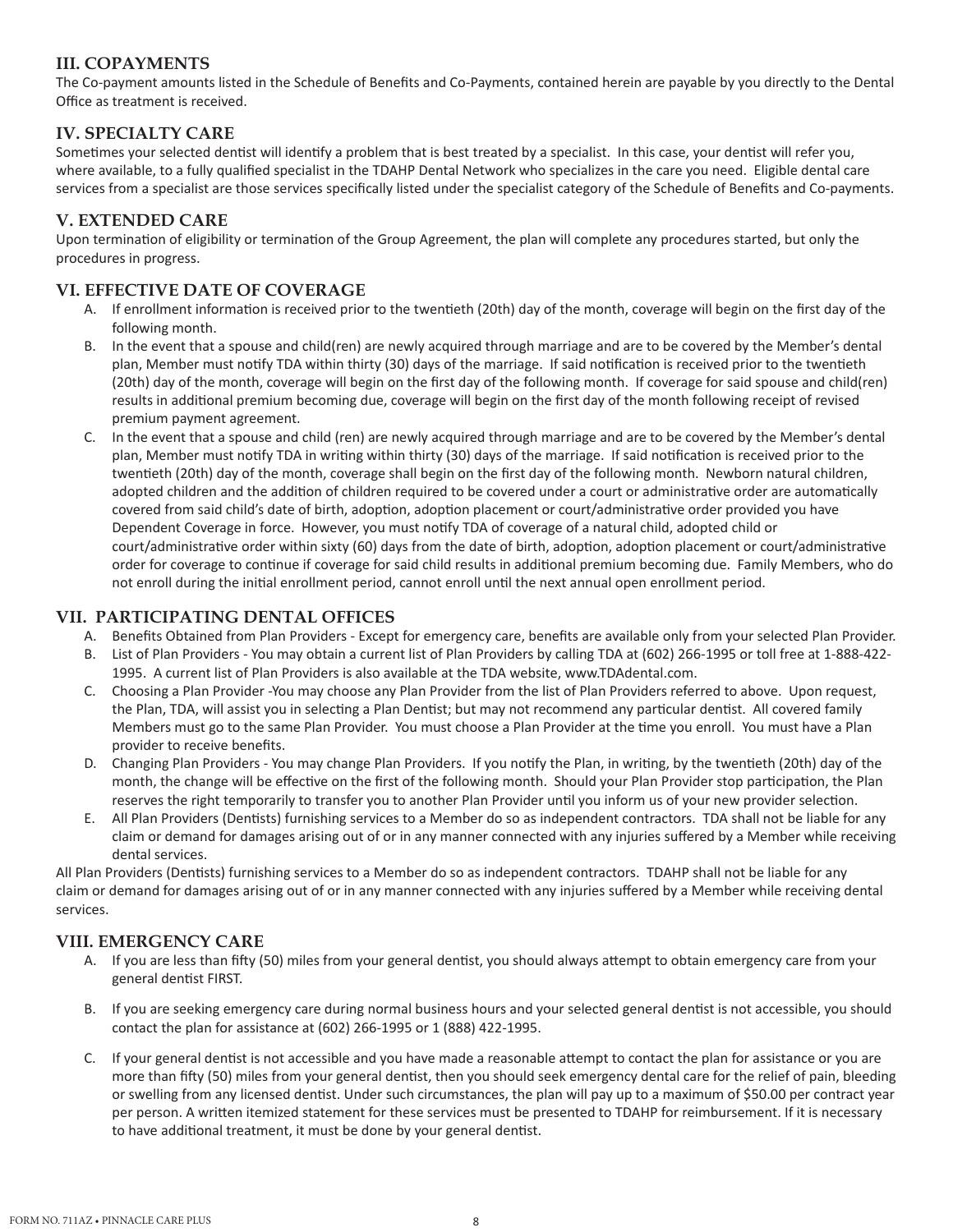## **IX. SCHEDULING AN APPOINTMENT**

After your plan becomes effective, you can schedule an appointment by contacting your selected participating Provider. Your dentist will offer you an appointment generally within thirty (30) days of your call - or within 24 hours for emergency care. Most dental appointments are scheduled Monday through Friday during regular working hours. Each Plan Provider is an independent practitioner who establishes his or her own hours. Some have evening and/or weekend hours. Call your Plan Provider to ask about office hours and the availability of emergency dental services.

#### **X. PLAN IDENTIFICATION CARD**

Although an ID card will be issued to you, it is not necessary in order to receive dental care form your general dentist. Your name will appear on an eligibility list, which is sent to your selected dentist each month.

#### **XI. WORKERS' COMPENSATION EXCLUSION**

Expenses for which payment is required under applicable Workers' Compensation statutes are not eligible for payment under this dental plan.

#### **XII. CONTINUATION OF COVERAGE**

When your TDAHP coverage terminates, you have the option of converting to a TDAHP Conversion Plan. Please contact our Customer Service Department at (602) 266-1995 or (888) 422-1995 for information. For continuation under the COBRA Act, if applicable, contact your Employer for details.

#### **XIII. TERMINATION**

Benefits under this plan shall cease upon any of the following events:

- A. On the date of the expiration of the period for which the last payment was made.
- B. Upon the date of entry into full-time military service.
- C. On the last day of the month during which termination notice occurs, in the event that a Member and/or Subscriber fails to maintain a satisfactory dentist-patient relationship, i.e. the Plan Provider no longer desires to treat the Member and/or Subscriber.
- D. In the event premiums are delinquent, services and benefits under the Plan shall be suspended effective on the first day of the month during which the delinquency occurred.
- E. On the date the plan contract terminates, if not renewed.

## **XIV. DENTAL RECORDS**

The dental records of the Member and/or Subscriber concerning services performed herein shall remain the property of the Plan dentist. Request for transfer of dental records must be presented to dentist in writing. Member is financially responsible for any fees charged by Plan Dentist for transfer of records.

#### **XV. CUSTOMER SERVICE INQUIRES**

Plan member and/or subscriber customer service is available by calling TDAHP at (602) 266-1995 or toll-free 1 (888) 422-1995 during normal business hours. All group dental plan inquires, including grievance procedures are handled by TDAHP.

# **XVI. GRIEVANCE AND APPEAL**

A complaint is any oral or written expression of concern of dissatisfaction regarding a Plan service or procedure, whether dental or non-dental in nature. In the event you have a complaint, an initial attempt should be made to resolve it by communicating with TDA's Customer Service Department. If a resolution cannot be reached in this manner, the following Formal Grievance and Appeal process should be used.

#### **XVII. FORMAL GRIEVANCE AND APPEAL**

Levels of Review: TDA members may ask TDA to review its decisions involving their requests for service or requests to have claims paid. The Arizona State Legislatures have established four levels of review. Companies that perform utilization review activities after services are provided (TDA is in this category) are not required to provide Level 1 and Level 2 reviews. TDA members have two levels of review available to them. They are Level 3, Formal Appeal, and Level 4, External, Independent Review.

- **Level 1.** Expedited Dental Review-TDA is not required to do the Expedited Dental Review because its utilization review activities are performed on services already provided.
- **Level 2.** Informal Reconsideration-TDA is not required to do the Informal Reconsideration because its utilization review activities are performed on services already provided.
- **Level 3.** Formal Appeal
- **Level 4.** External, Independent Review

**To receive a Formal Grievance and Appeals Brochure, or to submit a request for Formal Appeal, you may send a written request to:** 

**Total Dental Administrators, Inc. Grievance and Appeals Coordinator 2800 N 44th Street, Suite 500 - Phoenix, Arizona 85008 Telephone (602) 266-1995 or Toll Free (888) 422-1995. Facsimile: (602) 266-1948 www.TDAdental.com**